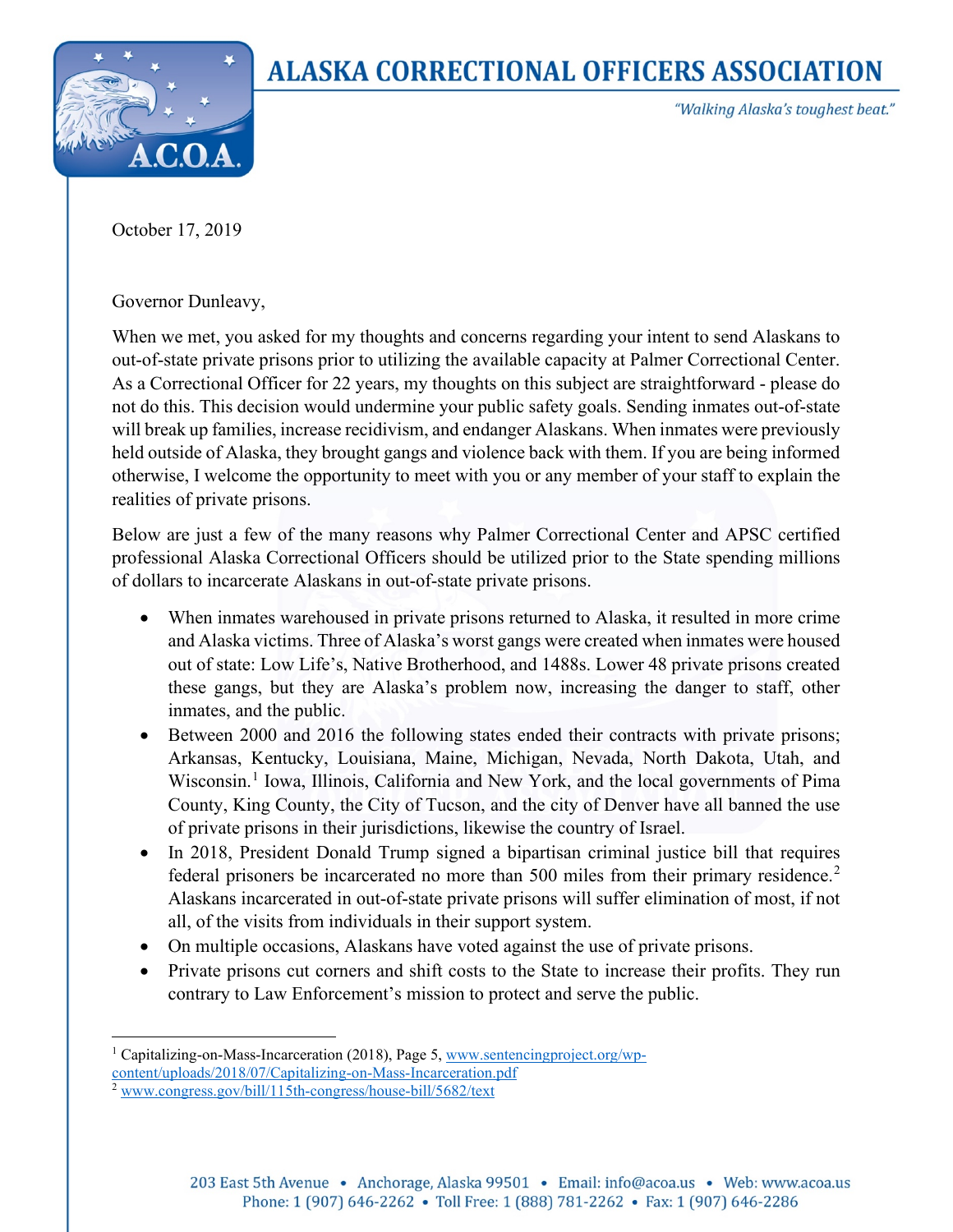- Contact with community support systems is crucial to reducing recidivism. A study of 7,000 people released from Florida prisons found that those receiving visitors were 31 percent less likely to commit another crime than those who did not.<sup>[3](#page-1-0)</sup>
- Simply put, private prisons create better criminals, who consequently commit more crimes and create more victims in Alaska communities. A study by the Minnesota Department of Corrections found that compared to prisoners released from state correctional facilities, prisoners incarcerated in private prisons were 13 percent more likely to be arrested again, and 22 percent more likely to be convicted again.<sup>[4](#page-1-1)</sup> An Oklahoma study similarly found that imprisonment in a private prison increased the likelihood a person would commit another crime after release by up to 16.7 percent.<sup>[5](#page-1-2)</sup>
- Alaska's current programming efforts have a positive impact on recidivism and are saving the State money. Prior to its close, Palmer Correctional Center had some of the best programming in the State. In 2017, the Alaska Justice Information Center conducted an Adult Criminal Justice Program Benefit Cost Analysis which found, *"Overall, Alaska offers adult criminal justice programs with impressive recidivism reduction effects."*
- Alaska has already fallen victim to corruption by private prisons and their lobbyists resulting in a federal investigation, multiple convictions, and one Alaska Legislator serving time in prison.

Alaska Public Media interviewed an Alaskan who was incarcerated in a private prison for six years and who said he started the "Low Life" gang. Below is a quote from that interview,

*You know you start learning criminal ways out there. You start… it's kinda lawless. The staff members don't get paid enough, you know…. They're pretty much minimum wage so they're easy to talk into bringing the dope sack… To put us all out of state was not smart…. We came back seasoned criminals. We came back heroin junkies. We came back with Hepatitis.[6](#page-1-3)*

The former director of a faith-based home for women in Juneau described the conditions of private prisons Alaskans were formerly held in as *"horrendous."* She stated,

*It's big business, and it's unfortunate that people are making money off the backs of socially, economically challenged, marginalized communities…. Especially in Alaska, when we have so many rural areas, we're already at a disadvantage when* 

<span id="page-1-0"></span><sup>3</sup> In the Public Interest, "How Private Prison Companies Increase Recidivism," research brief, June 2016, Page 6, [www.inthepublicinterest.org/wp-content/uploads/ITPI-Recidivism-ResearchBrief-June2016.pdf](http://www.inthepublicinterest.org/wp-content/uploads/ITPI-Recidivism-ResearchBrief-June2016.pdf)

<span id="page-1-1"></span><sup>4</sup> "The results showed that offenders who had been incarcerated in a private prison had a greater hazard of recidivism in all 20 models, and the recidivism risk was significantly greater in eight of the models." Duwe & Clark, "The Effects of Private Prison Confinement in Minnesota on Offender Recidivism," Minnesota Department of Corrections, Page 28[, www.privateci.org/reports\\_files/MNPrivatePrisonEvaluation\\_WebsiteFinal.pdf](http://www.privateci.org/reports_files/MNPrivatePrisonEvaluation_WebsiteFinal.pdf)

<span id="page-1-2"></span><sup>5</sup> Andrew L. Spivak and Susan F. Sharp, "Inmate Recidivism as a Measure of Private Prison Performance," Crime and Delinquency 54, no. 3 (July 2008): 482-508.

<span id="page-1-3"></span><sup>6</sup> 2019-02-13 - Alaska Public Media - Among Dunleavy's proposed DOC cuts, sending 500 prisoners out of state, [www.alaskapublic.org/2019/02/13/among-dunleavys-proposed-doc-cuts-sending-500-prisoners-out-of-state/](http://www.alaskapublic.org/2019/02/13/among-dunleavys-proposed-doc-cuts-sending-500-prisoners-out-of-state/)